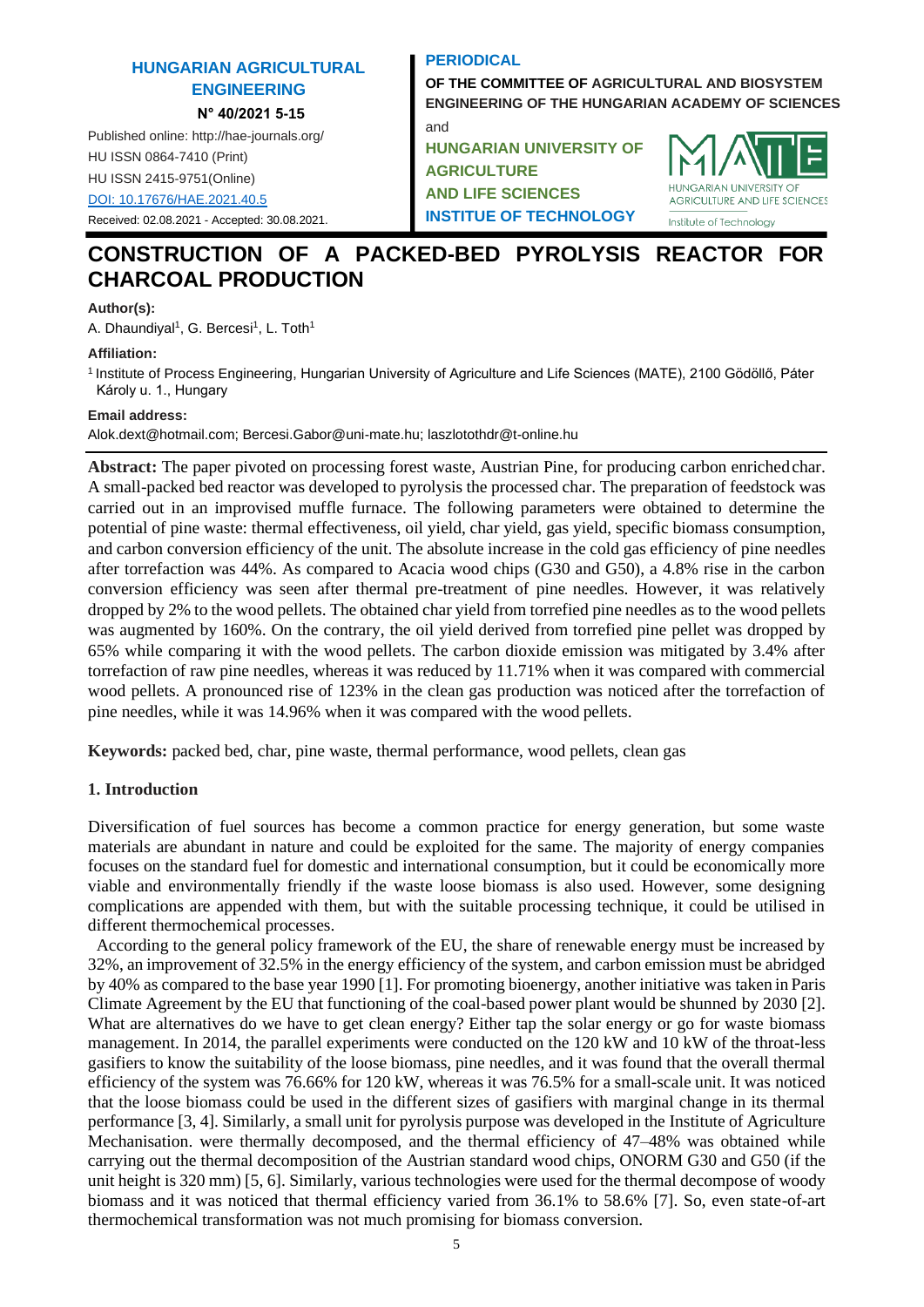After reviewing the different types of technologies, it was noticed that the thermal effectiveness of the unit was not much influence despite using miscellaneous solid biomasses.

In this paper, a miniature of the pyrolysis reactor was constructed for thermally processed black pine needles pellets. The assessment of a unit was based on the cold gas efficiency (CGE), carbon conversion efficiency (CCE), apparent thermal efficiency, specific biomass consumption, and yield of char, gas and pyrolysis oil.

# **2. Materials and Methods**

The pine waste was collected from Pest County of Hungary. The net 10 kg of pine needles were prepared and processed at the National Centre for Agriculture Research and Innovation, whereas the fabrication of a small-scale reactor was done at Edison Energetic Lab, Institute of Process Engineering, Szent Istvan University, Hungary.

### *2.1. Preparation and processing of loose biomass*

For the milling purpose, a 1.5 kW rotor grinding machine (Retsch SM 2000) was used. The feed rate of the material was kept between 0.2 to 0.3 kg·h<sup>-1</sup>. A sieve of 1.5 mm was considered for filtering the milled material**.** The milled form of pine needles is shown in Fig. 1. After finishing the milling process, the moisture content of the end product was measured before the densification process.



*Figure 1.* The milled pine needles for the densification process

A 1–2% of water was added to the milled pine needles which were thereby heated to 70°C approximately. The heat is usually supplied to ensure that the lignin is released, and it would impart the binding ability to the particles.

For densification purposes, a ring-type pellet machine (CL3, Pellet mill) was used (Fig. 2). A screw extrusion of milled feedstock was carried out by feeding the material into a barrel via a hooper. The screw aims to push the material into the chamber where the roller presses the material against the ring die. The length and diameter were calculated to be 25.95 mm and 6.39 mm, respectively. It is worth mentioning that the gap between the die and roller impacts the quality of the pellets, wearing of the machine components and the energy consumption during the densification process.



*Figure 2.* The ring-type pellet machine

Around 20% of extra energy is required if the gap is increased by 1 mm. However, it also reduced thedust content by 30% in the final product. Another factor is the pressure required to form a pellet. The compacting process elevates the temperature of the input feedstock. A material that requires a higher pressure would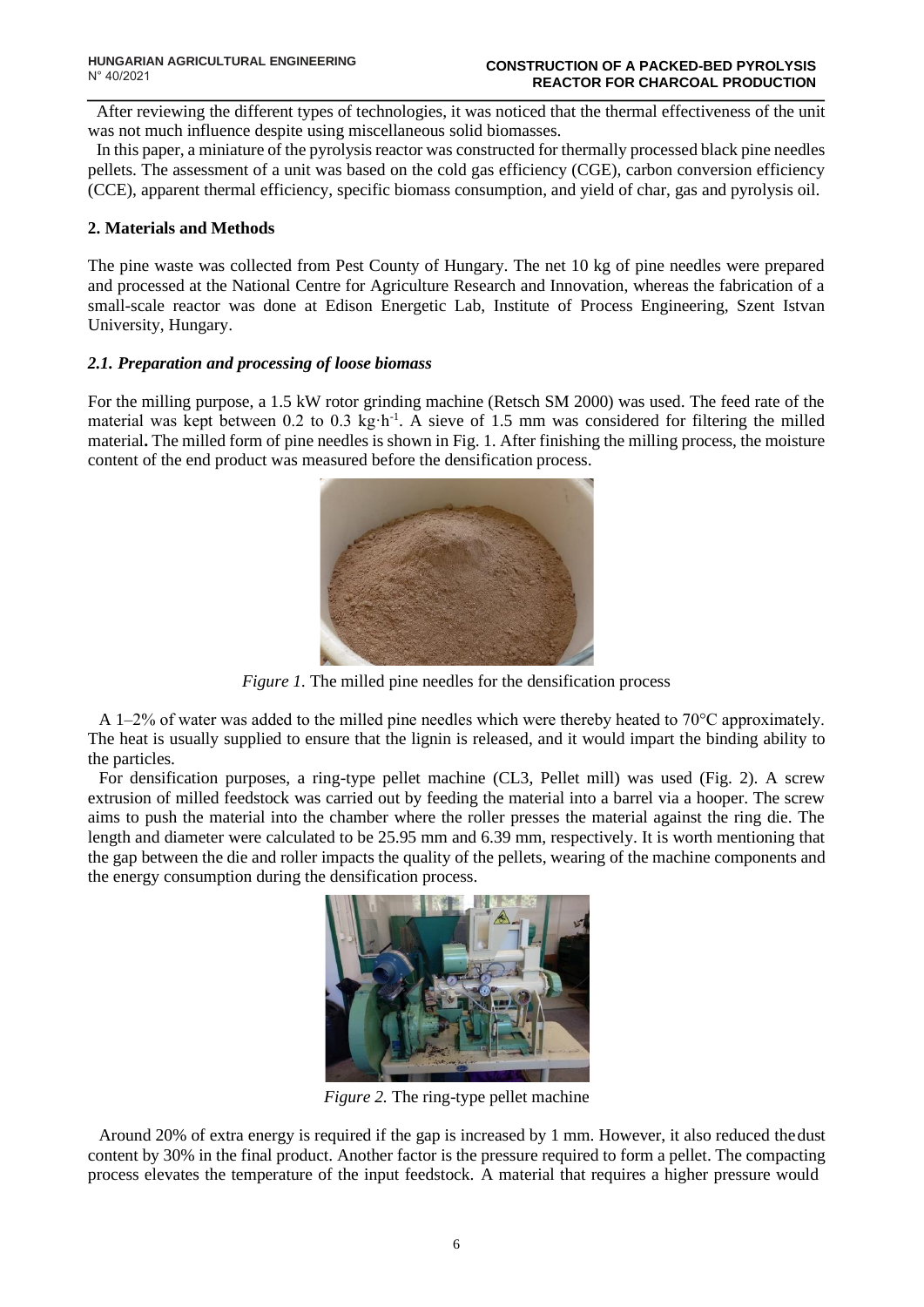ultimately block the holes in the die and thus hamper the densification process. The densified form of pine needles is shown in Fig. 3.



*Figure 3.* The pellet form of pine needles

# *2.2. Modification of muffle furnace*

The thermal pre-treatment was performed in an improvised furnace that is based on the principle of the Joule heating system. A digital furnace (Nabertherm Gmbh) was programmed to suit the quasi-static condition. The furnace used during the experimental task is illustrated in Fig. 4.



*Figure 4.* The improvised furnace for the torrefaction process

The nitrogen gas flowing at the volumetric rate of 42 L·min<sup>-1</sup> was used to inert the furnace chamber. The mass measurement was performed by connecting the mass holder to the weighing machine via a mechanical link. The lid (313.15 mm  $\times$  250 mm) for the furnace was modified to hold the pine pellets until the furnace attains a predetermined torrefaction temperature. For the flow of nitrogen, ducts of 21.5mm diameters were provided on the hollow cylinder and the rectangular frame of the lid. To cool down the system, a fan was bolted along the structure to inhibit the heating of protruded cylindrical section. The volumetric flow rate of the nitrogen was measured by the gas flow meter (Ganz 2000). Once the furnace attained the desired temperature, the sample was immediately fed into the chamber. The thermal profile for the torrefaction process was controlled by a digital console. The thermally processed material is shown in Fig. 3.7.



*Figure 5.* Thermally pre-treated pine pellets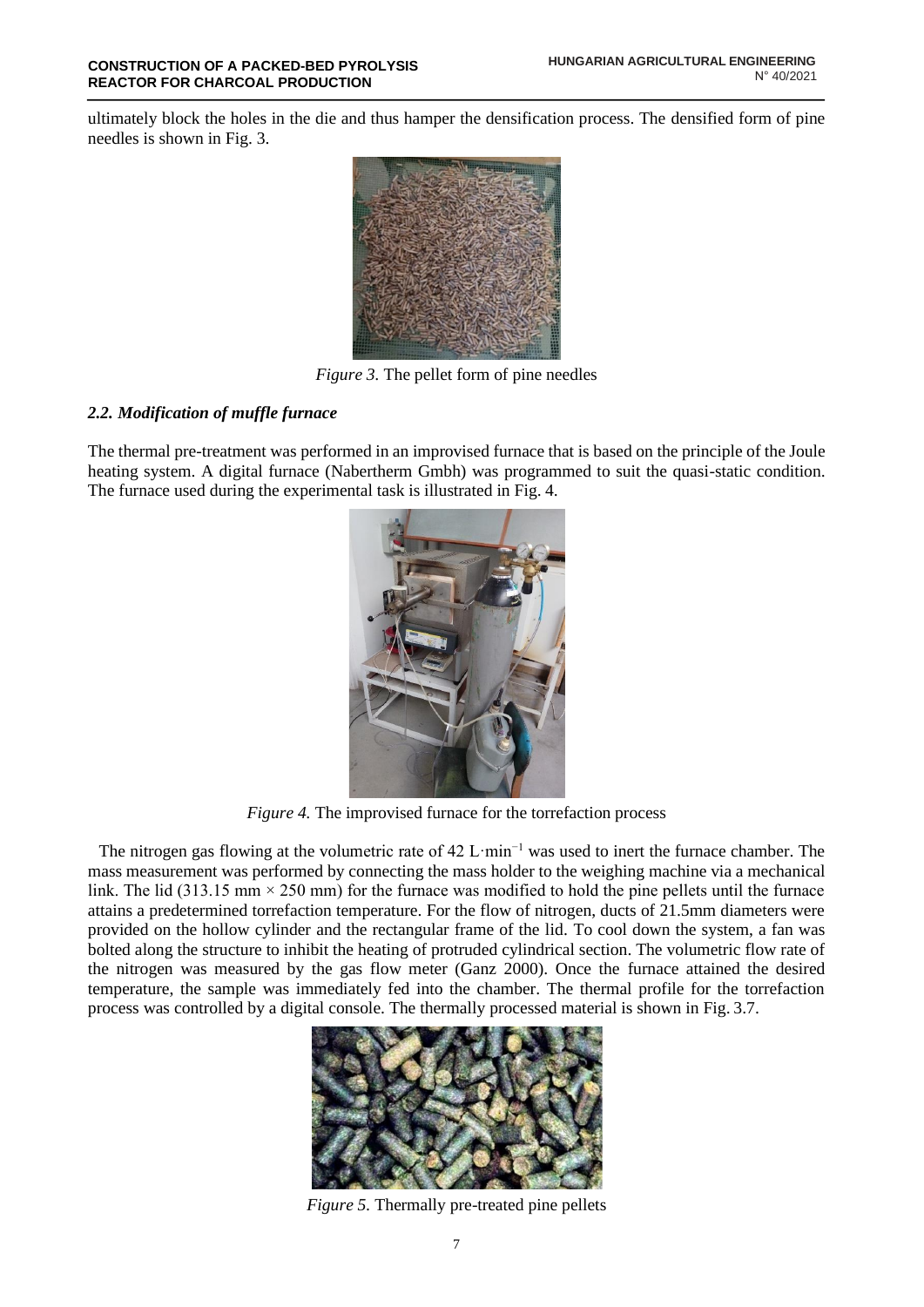# *2.3. Fabrication of the experimental rig*

The preliminary drafting of the pyrolysis unit was carried out in AutoCAD (Autodesk, 2019). The inner shell of the reactor was fabricated from 1.45 mm thick welded carbon steel. The height of the reactor from the base is 430 mm, whereas the inner length was measured to be 400 mm. A clearance of 30 mm was provided between the inner and the outer shells. A 41.5 mm thick rock wool coating was provided to prevent heat across the outer shell of the reactor. The outer covering of the rock wool was done by a galvanised steel sheet. The diameter of the outer and inner shells of the reactor was 165 mm and 85.2 mm, respectively. For temperature measurement, the ports were produced along the length of the reactor. The distance between ports was kept at 43.8 mm. A small duct of 5mm diameter was provided for pressure measurement. A lid was also fabricated for providing additional heat insulation to the main body. The length and diameter of the lid were 71.6 mm and 118.4 mm, respectively. A grate of 79.55 mm in diameter was formed to carry the ash and char of feedstock. A concentric ceramic casing was provided for securely holding the heating element in the helical grooves engraved on the inner ceramic casing. The height of the heating unit was 153 mm from the bottom of the inner shell. The inner and outer diameter of the concentric casing was measured to be 47 mm and 73mm, respectively. To prevent the ingression of air, an airtight gasket was placed between the lid and flange provided at the bottom of the shell.





*Figure 6. a: A small-scale pyrolysis unit; b: technical drawing of the proposed unit [8]; c: MGI pyrolysis* unit (inert gas-based) [5, 6]

(a)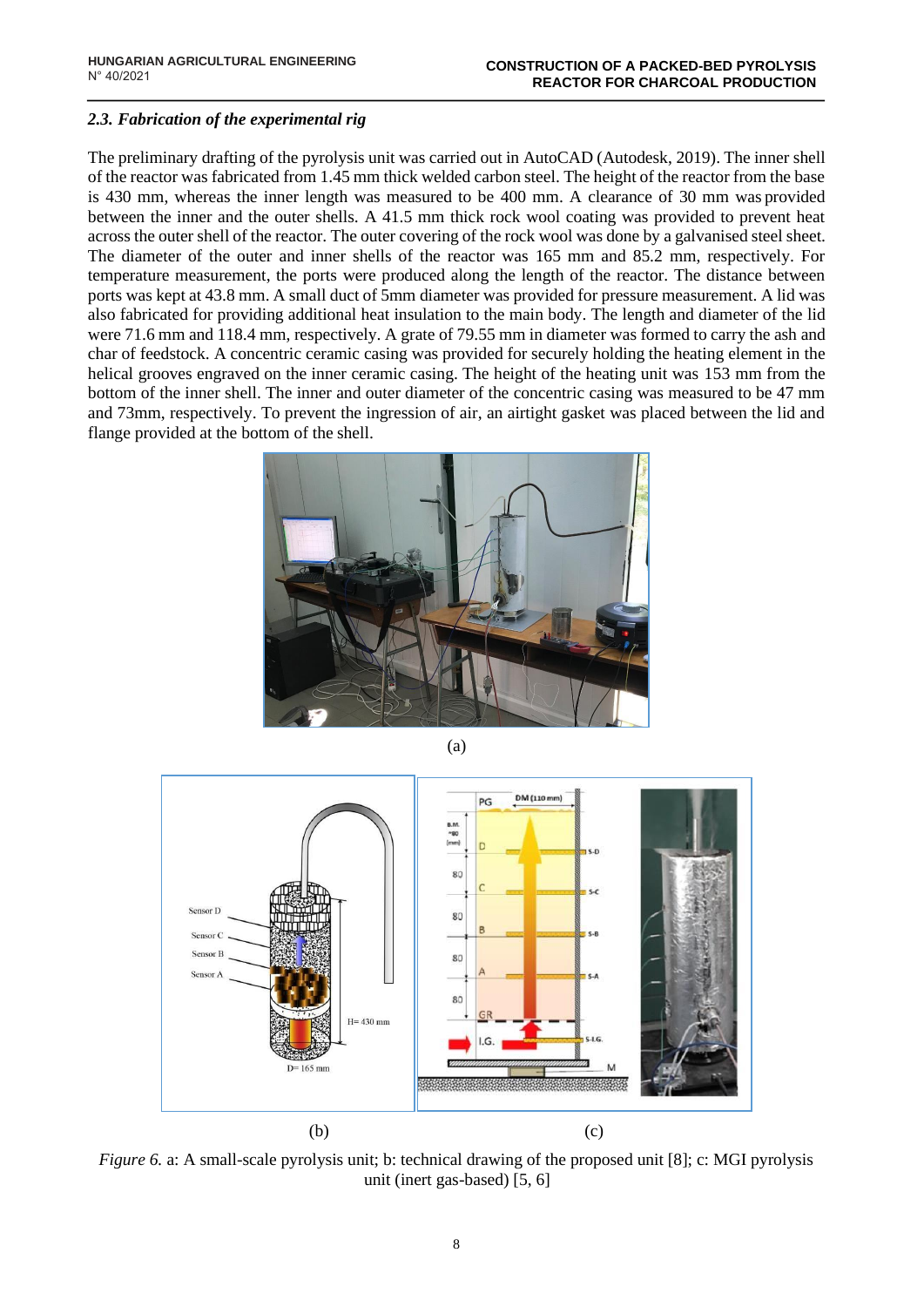# *2.4. Metrology of the thermal system*

The temperature measurement was performed by a 16-channel data acquisition unit (HBM). The thermogravimetric evaluation was carried by a strain gauge. The thermocouples type K (Ni-Cr) was used to measure the temperature at the designated ports. The producer gas measurement and its sampling were conducted by the Wood gas analyser (VISIT-03H, Messtechnik EHEIM GmbH). The sampling rate was preset at a volumetric rate of 0.7 L·min−1. The wood gas analyser involved in the measurement process is shown in Fig. 7. The gas wash bottles filled with refined oil and distilled water were used to trap the gaseous byproducts during pyrolysis reactions. Once the gas got cleaned, it went for further processing in the wool filter, activated carbon, and activated alumina soaked in potassium permanganate so that the dry producer gas could be obtained. The remaining condensate formed during the cleaning process was expelled through the water port provided on the console of the gas analyser. It is to be noted that before letting the gas be washed, a condensate trap was provided to remove the pyrolytic oil formed during the thermal decomposition of processed pine needles pellets. The dust and tar collection were performed at a sampling rate of 0.6 L·min−1. A 50 mL of isopropanol was used to dissolve the collected oil in the bottle placed in an ice bucket. Before beginning the sampling process, the volumetric suction rate of the pump was calibrated by a gas meter.



*Figure 7.* The wood gas analyser for the gas measurement



*Figure 8.* The single-stage rotary evaporator for distillation [8]

The filtration of pyrolysis oil was done at Regional Knowledge Cente, Szent Istvan University. A 50 mL of isopropanol was used as a solvent to collect the oil, which was later distilled by a rotary evaporator (RVO 400, Boeco). The single-stage evaporator is shown in Fig. 8. The operating conditions used during distillation are provided in the literature [4]. To distil the isopropanol, the vacuum pressure and temperature of the water bath were kept at 0.137 bar and 60°C, respectively. The decanter was allowed to undergo 70 revolutions per minute until no further condensation of isopropanol was noticed. The mass of the mixture along with the decanter was measured before starting distillation.

# *2.5. Performance assessment of a reactor*

To measure thermal as well as the energetic aspect of pre-treated pine pellets, the following parameters were calculated

# *Carbon conversion efficiency* (*CCE*)

The percentage of the total carbon converted to those components of producer gas that contain carbon is defined by CCE. The CCE can be given by Eq. 1. [9]

$$
CCE \% = 12 \times V_{g} \times \frac{(CO\% + CH_{4}\% + CO_{2}\%)}{22.4 \times C\% \times W(1 - X_{ash})} \times 100
$$
 (1)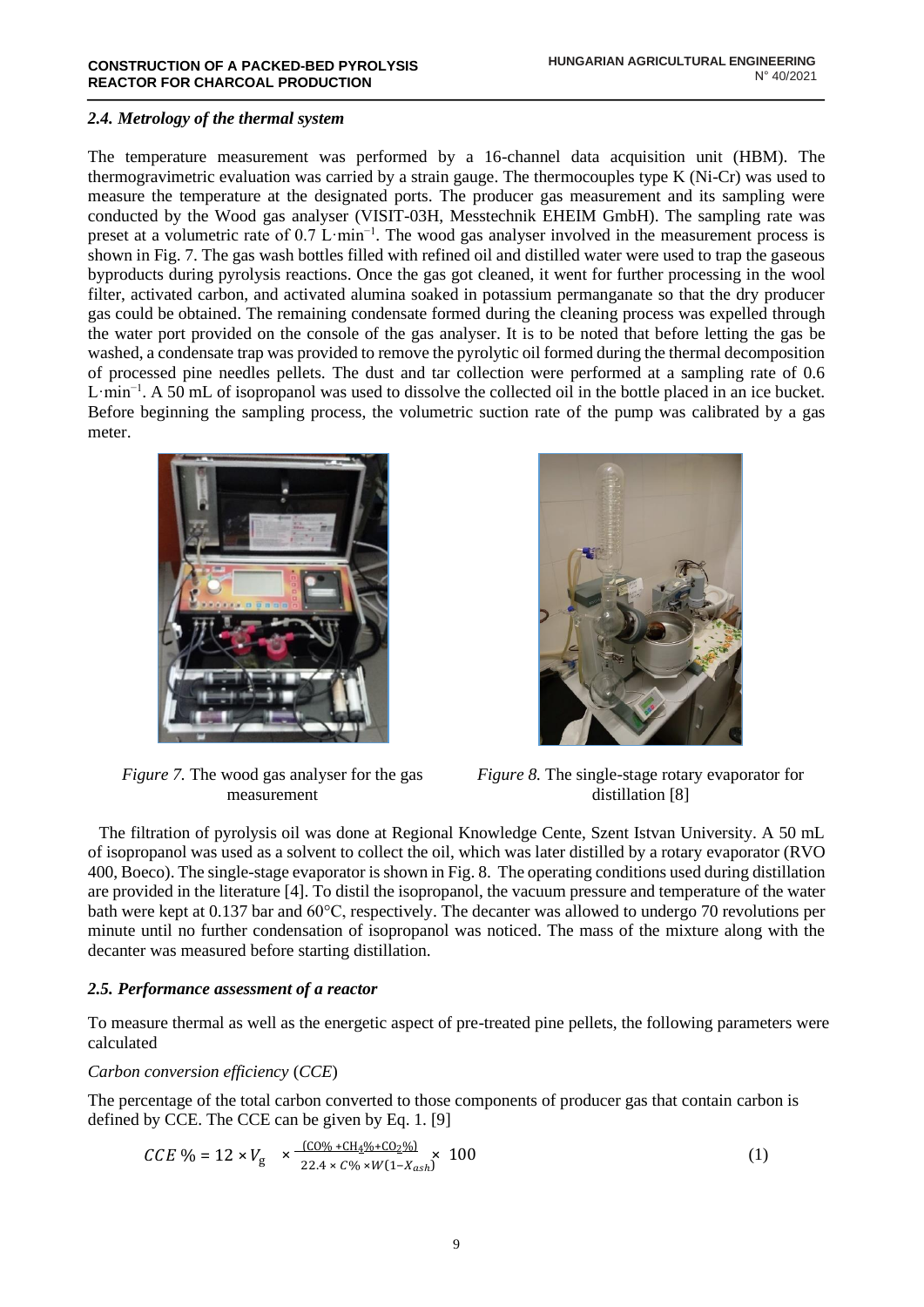In case the additional gas components  $C_2H_4$ ,  $C_2H_2$  and  $C_2H_6$  are also measured along with the producer gas, Eq. (1) can be written as

$$
CCE \, \% = 12 \times V_g \times \frac{(C0\% + CH_4\% + C0_2\%) + 2(C_2H_4\% + C_2H_6\% + C_2H_2\%)}{22.4 \times C\% \times W(1 - X_{ash})} \times 100 \tag{2}
$$

where CO, CH<sub>4</sub>, CO<sub>2</sub>, C<sub>2</sub>H<sub>4</sub> and C<sub>2</sub>H<sub>6</sub> are measured on a vol% basis, whereas C% is the carbon fraction in the feedstock. *W* is the biomass feeding rate  $(g \cdot h^{-1})$ ,  $V_g$  (Nm<sup>3</sup> $\cdot h^{-1}$ ) and *X* are the volumetric flow rate of producer gas and the ash content in biomass, respectively.

#### *Steam decomposition* (*SD*)

Decomposition of steam during thermochemical transformation can be given by Eq. (3) [9]

$$
SD\% = V_g \times \frac{(H_{2+2 \times CH_4) + 2 \times C_2 H_4] \times \frac{18}{22.4}}{W_1 + W_2} \times 100
$$
\n(3)

Here,  $W_1$  and  $W_2$  are the steam flow rate and the moisture content in feedstock, respectively.

#### *Apparent thermal efficiency* (*ATE*)

Correspond to the oxidation of the feedstock, the energy conversion was presented in the context of apparent thermal efficiency. However, this factor is based on the effect of reactor temperature on energy yield. The producer gas to solid fuel energy ratio is defined as, [10]

$$
ATE = \frac{Y \times HHV_g}{W \times HHV_b} \tag{4}
$$

where *Y* and *W* denoted the gas yield and mass of solid biomass

#### *Gas yield* (*Y*)

The nitrogen content of the feedstock is relatively low therefore it was excluded while computing the gas yield. The dry gas yield, *Y*, based on ash-free biomass can be given by Eq. 5. [11].

$$
Y = \frac{V_g \times 0.79}{W \times (1 - X_{ash}) \times N_2} \text{Nm}^3 \cdot \text{kg}^{-1}
$$
 (5)

Here,  $N_2$  volumetric percentage of nitrogen in the producer gas.

#### *Higher heating value* (*HHV*g)

The heating value of the producer gas was measured with the help of a volumetric percentage of  $H_2$ , CO and CH4. The higher heating value of gas can be derived from Eq. 6. [11]

$$
HHV_g = 0.0418 \times (3.018 \times CO\% + 3.052 \times H_2\% + 9.5 \times CH_4\%) \text{ MJ} \cdot \text{Nm}^{-3}
$$
 (6)

*Cold gas efficiency* (*CGE*)

The cold gas efficiency of the reactor can be defined as the ratio of chemical energy of the producer gas to that of feedstock. Mathematically, it can be written as [11]

$$
\eta_c = \frac{Y \times HHV_g}{HHV_b} \tag{7}
$$

#### *2.6. Physicochemical properties of raw and torrefied pine needles*

The physical and chemical analyses of pine needles were conducted into two phases: Ultimate and proximate and Calorimetry. The ash measurement of the torrefied material was determined according to the NREL method [12]. The following equation was used to estimate the fixed carbon in the raw and thermally pretreated samples. The material tested in the proposed pyrolysis unit was pre-treated at  $250^{\circ}$ C for 5 minutes.

$$
F.C\% = 100 - Ash\% - M\% - V.M\%
$$
\n(8)

The ultimate analysis of the samples was performed using a CHNS analyser (Vario MACRO elementar). The detailed analysis information is provided in the literature [8]. Information about physical and proximate analysis and the chemical composition of raw/ processed pine needles, hog fuel, wood chip and Mengxi coal are tabulated in Table 1 and Table 2, respectively.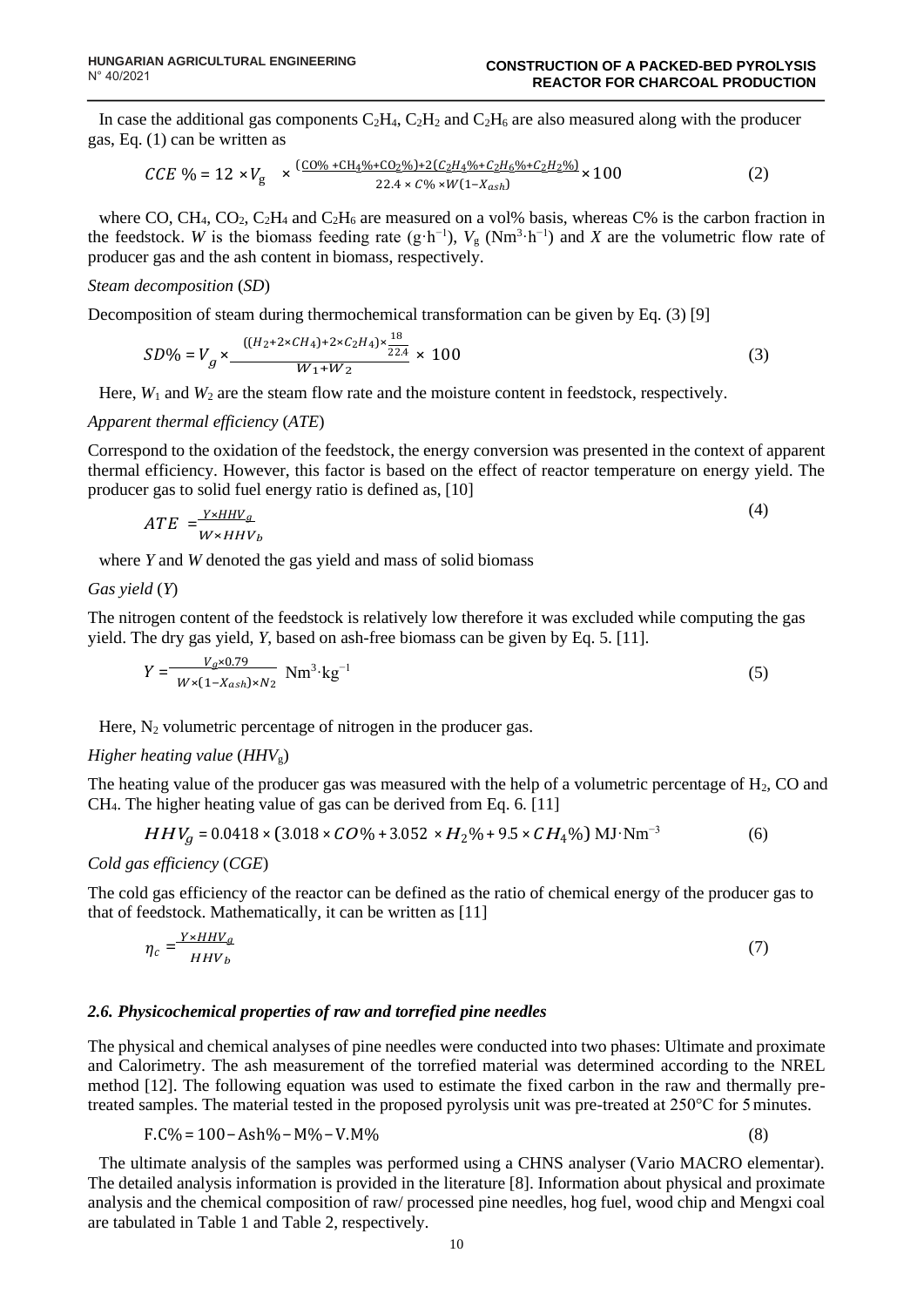#### **CONSTRUCTION OF A PACKED-BED PYROLYSIS REACTOR FOR CHARCOAL PRODUCTION**

|  |  |  | Table 1. Variation in physical properties and proximate analysis of material upon thermal pre-treatment |
|--|--|--|---------------------------------------------------------------------------------------------------------|
|  |  |  |                                                                                                         |

| $\rho_b$ (kg·m <sup>-3</sup> ) | $HHV$ (MJ $\cdot$ kg <sup>-1</sup> ) | Ash% | $*F.C$ % | ** $V.M\%$ |
|--------------------------------|--------------------------------------|------|----------|------------|
| 179.20                         | 22.32                                | 2.92 | 7.16%    | 89.92      |
| 788                            | 22.32                                | 2.92 | 7.16%    | 89.92      |
| 720.64                         | 23.45                                | 2.07 | 73%      | 21.48      |
|                                |                                      |      |          |            |

\*Fixed carbon \*\* Volatile matter

| Material                    | C%    | H%   | $N\%$ | $S\%$ | $O\%$ |
|-----------------------------|-------|------|-------|-------|-------|
| Raw                         | 50.91 | 7.02 | 1.01  | 0.11  | 41.43 |
| Torrefied                   | 53.40 | 6.54 | 0.68  | 0.09  | 40.53 |
| Wood pellet (Hog fuel) [15] | 49.35 | 5.23 | 0.10  | 0.06  | 41.95 |
| Wood chip (Acacia) [5]      | 50.03 | 5.84 | 0.07  | 0.06  | 42.94 |
| Mengxi Coal [14]            | 87.50 | 6.50 | 1.00  | 1.50  | 3.50  |

# **3. Results and discussion**

# *3.1. Thermal performance of the reactor*

A comparative assessment has been conducted based on the thermal potential of different biomasses that were tested in different kinds of reactors (Table 3). A non-inert powered reactor was compared with a microwave-based pyrolysis unit [14] and the MGI reactor [5]. It was found that the cold gas efficiency of pre-treated pine needles pellets was 31% lower than that of the wood pellets (hog fuel), whereas the carbon conversion efficiency of torrefied pine needles was found to be 4.8% higher than the wood chips, but 70.23% lower than that of raw pine needles. The absolute increase in the gas yield of raw pine needles after torrefaction was 83%, whereas it was 17.47% lower than that of the wood pellets. The char production ability of densified- pre-treated pine needles was increased by 689.47%. The derived char yield was found to be 122.71% higher than the wood pellets, but it was 25.90% lower than the char yield derived from microwave pyrolysis of coal [14]. The steam decomposition (*SD*) percentage during pyrolysis was calculated to 47.14% for torrefied pine needles pellets, which was 13.48% and 1745.51% higher than wood chips and wood pellets, respectively. The relative energy conversion was assessed with the help of apparent thermal efficiency (*ATE*). The apparent thermal efficiency of torrefied pine needles was computed to be 30% lower than that of the wood pellets, whereas the absolute percentage rise in *ATE* was 182% after the thermal pre-treatment of pine needles. The oil yield derived after torrefaction was noticed to be reduced by 65% while comparing it with the wood pellets. Similarly, the conventional pyrolysis of coal provided 94% less oil yield than the thermally processed pine needles. The heating value of the producer gas derived after thermal decomposition of the torrefied pine pellets was 1.57%, 142%, 99%, and 72.95% higher than that of wood pellets, wood chips, coal and the raw pine needles, respectively.

| Parameters                                      | Processed pine needles | Wood chips | Wood pellets | Coal [14]  | Raw pine needles |
|-------------------------------------------------|------------------------|------------|--------------|------------|------------------|
| ATE                                             | 1.93                   | 0.0038     | 2.76         | 0.0045     | 0.11             |
| $CGE$ %                                         | 44.53                  | 0.18       | 64.38        | 0.20       | 0.63             |
| $Y(Nm^3 \cdot \text{kg}^{-1})$                  | 0.85                   | 0.0065     | 1.03         | 0.0066     | 0.02             |
| CCE %                                           | 13.66                  | 13.03      | 13.94        | 0.96       | 45.89            |
| Char yield %                                    | 60                     | 26.94      | 23           | 80.98      | 7.6%             |
| Oil yield %                                     | 10.48                  |            | 30           | 0.62       |                  |
| $HHVg (MJ·Nm-3)$                                | 12.28                  | 5.06       | 12.09        | 6.17       | 7.1              |
| $W(\text{kg}\cdot\text{h}^{-1})$                | 0.23                   | 0.47       | 0.24         | $0.44$ [9] | 0.055            |
| $SD\%$                                          | 47.14                  | 41.54      | 17.11        | 2.02       | 10.75            |
| $V_{\rm g}$ (Nm <sup>3</sup> ·h <sup>-1</sup> ) | 0.036                  | 0.2        | 0.036        | 0.006      | 0.036            |
| Medium                                          | ۰                      | Nitrogen   |              |            |                  |

*Table 3.* Performance parameters for different types of biomasses and coal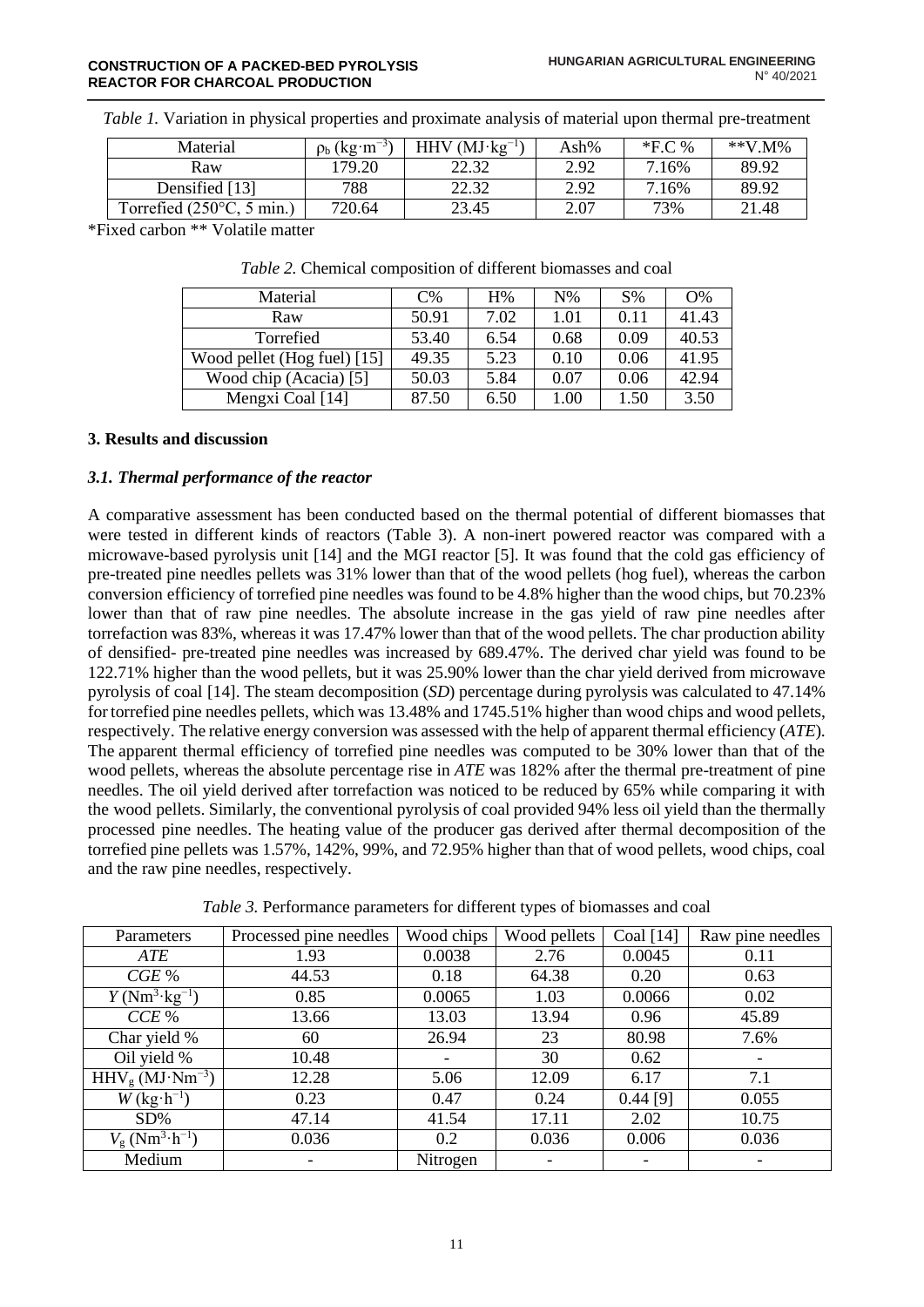It was noticed that the thermal pre-treatment alongside densification of pine needles improved thermal efficiency, carbon conversion ability, char yield and quantitative aspect of the proposed design; however, it is still relatively lag behind the commercial hog fuel in the context of carbon conversion and cold gas efficiency. But the overall objective of charcoal production was drastically higher than the commercially available biomasses (G30, G50 and the wood pellets). Moreover, the fuel consumption rate (*W*) wasnoticed to 4.34% higher than that of thermally processed pine needles, where it was increased to 104.34% when it was compared with the Acacia wood chips (G30 and G50). Similarly, coal pyrolysis consumes 91% more fuels than that of the proposed design. However, the raw pine needles require 76% less fuel to generate gas, but the overall charcoal production from the unit was exceptionally low, therefore the proposed packed-bed reactor was found to be not suitable for loose biomass. The solid material can generate up to 60% or more charcoal without any significant interrupt during the functioning of the small-scale reactor. The minimum ingestion period of the reactor was 3.60 min for processed pine needles, whereas it is around 12 minutes, so the overall delay of 8.4 minutes was seen during thermal decomposition of commercial biomass. The reason for higher carbon conversion efficiency is the relatively low thermal immunity of commercial pellets as compared to the torrefied pine pellets. The cold gas efficiency of processed pine pellet was attributed to the reduction in the dry gas yield obtained from the processed pine pellets. It could be controlled by adding a suitable catalyst to increase the hydrogenation of carbon monoxide and carbon dioxide and thus the overall clean gas production would also be influenced. Albeit the overall clean gas production after torrefaction was amplified by 14.96%. Another means of improvement is the water-gas shift reaction or expelling out nitrogen from the system via the Haber-Bosch process.

# *3.2. Thermogravimetry / Evolved gas analysis*

The change in the extensive and intensive properties of the reactor with time are shown in Fig. 8 and Fig. 9, respectively. The initial mass of 0.3 kg had undergone thermal decomposition. The mass plateau was decreased by 56% during dehydration of the torrefied pine needles pellets when it was compared with the wood chips [5]. The ripples were noticed at the beginning of the pyrolysis. The reason for this effect was either owing to a sudden change in the heating rate of the system or evolving intermediate compounds. Since the applied voltage and power supply was kept constant, a thermal lag was seen during the pyrolysis of processed pine pellets. It indicated that thermal immunity of pre-treated biomass at a reduced temperature range was improved due to the cross-linking reactions. The surfacer adsorption was observed while carrying out the thermal decomposition of processed pine pellets and consequently, the system temperature was dropped by 15°C at the onset of the char formation stage. The dynamic pressure of the system was decreased from 0.6 Pa to 0 Pa during surface adsorption. It could be concluded from the thermogravimetric (TG) curve that surface defects formed during thermal pre-treatment have changed the TG behaviour of the processed pine pellets.



*Figure 8.* Thermogravimetric variation in pre-treatment pine needles with time

Besides thermogravimetric variation in the processed pellet mass, the intensive properties (Fig. 9) were also monitored. At the constant power supply, a steep rise in the lower bed temperature (A) was observed at the onset of the pyrolysis process. The corresponding heating rate calculated during the thermal event was 3.89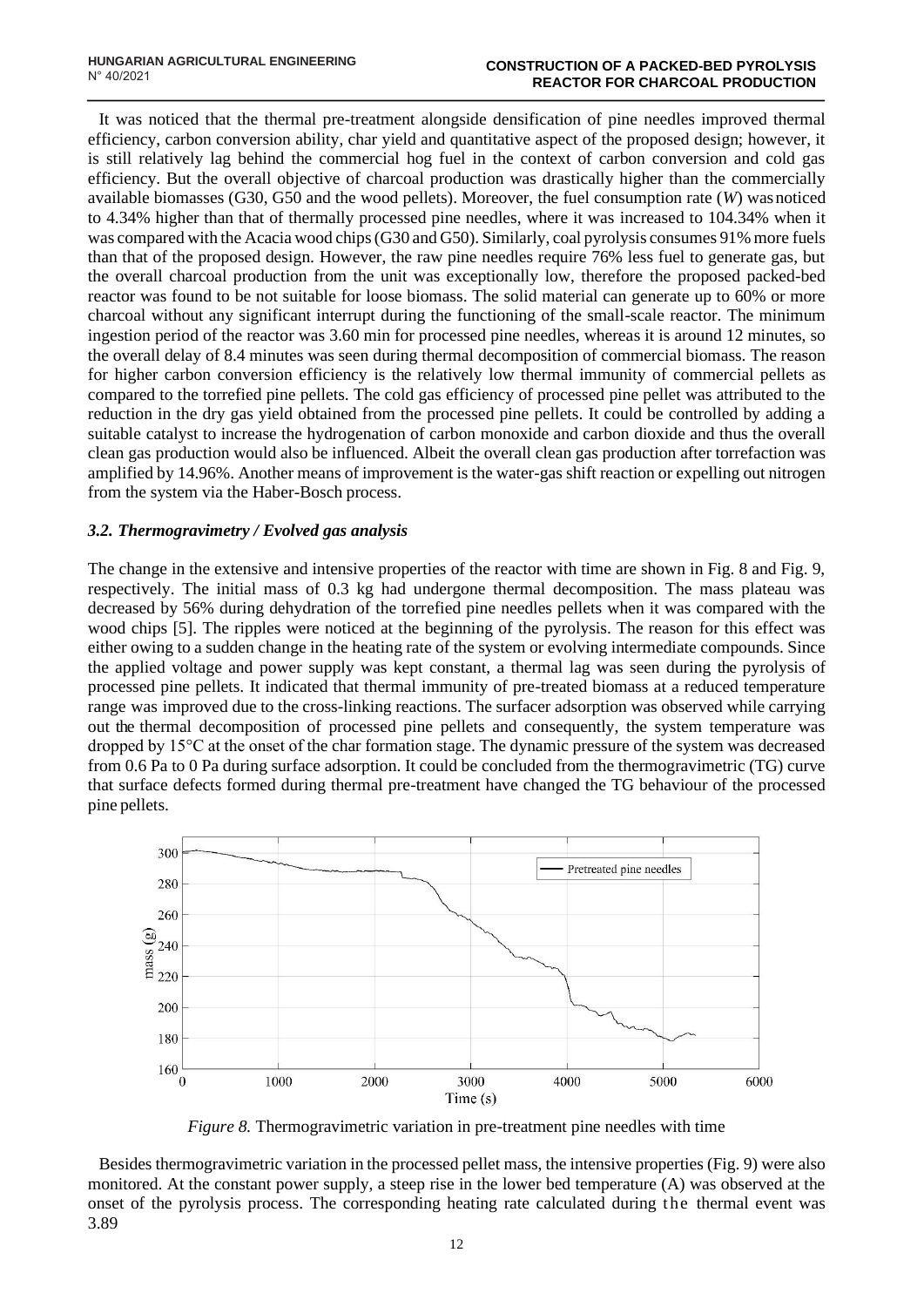Fig.

°C·min−1. The sigmoidal nature in the thermal profile shows the simultaneous dissipation of heat and pressure taking place within the system. Once the lower bed (A) approached the cut-off point, the upper bed temperature tried to maintain the thermal equilibrium with the lower bed. A 24.26% rise in heating rate was seen during the desorption of moisture. The drying of processed pine pellets brought a significant rise of 76% in pressure that showed that eventually drifted away from the system from its thermal equilibrium. This was happened due to a rise in the partial vapour pressure of water content in the cellulose structure. The structural rapture of pine needles during the torrefaction increased the pressure-driven flow of fluid across the reactor and thus reduced the residence time of volatile in the reactor. The evolution of volatile during thermal decomposition of the processed pine pellets was seen in a temperature interval of 406–577°C. The formation of the process was observed at 577–690 °C. The pressure drops while the formation of char was 212 Pa.



*Figure 9.* The change in the intensive properties of the system with time

The deviation in producer gas composition derived from processed pine pellets is illustrated in Fig. 10. The average gas composition derived during pyrolysis of the processed pine needle pellets, coal, raw pine needles, wood chips and wood pellets is shown in Table 4. It was seen that the emission of  $CO<sub>2</sub>$  and CO fraction was decreased by 8.2% and 12%, respectively. Similarly, the rise in hydrogen and methane gases composition was 91.2% and 11%, respectively, when it was compared with wood chips [5]. It was observed that the release of volatiles was very abrupt as time proceeds. It happened due to water- gas shift reaction that eventually bolstered the percentage of hydrogen gas percentage in the producer gas. Once the hydrogen began to increase, the carbon dioxide and methane were got saturated with time.



*Figure 10.* The fluctuation in the producer gas composition with time

As compared to raw pine needles, coal, the wood pellets, the carbon dioxide emission was, respectively, seen to be reduced by 3.43%; 50.59% and 11.71%. The clean gas generation increased by 123.40% after the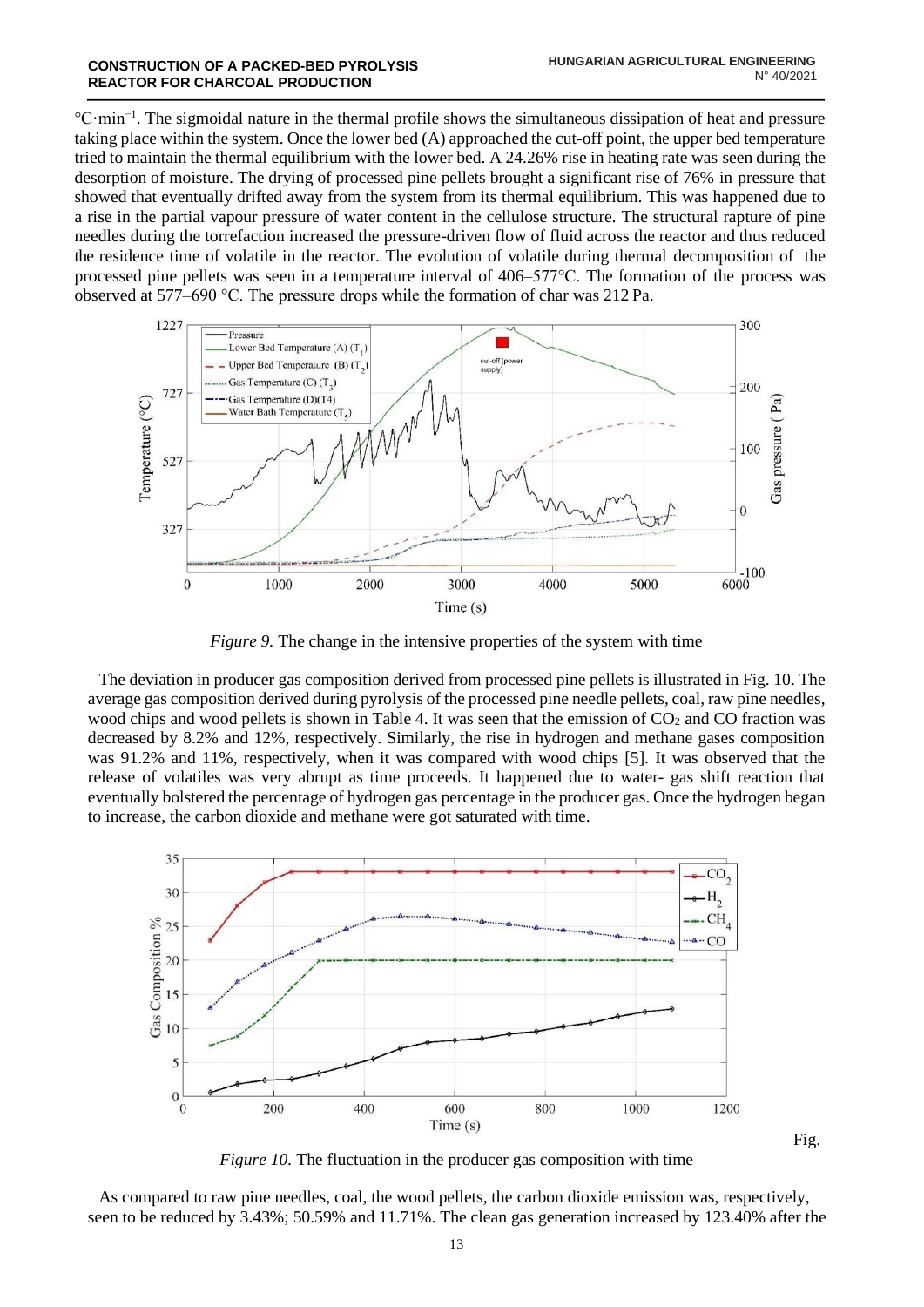torrefaction of raw pine needles, which was correspondingly 45.16 %, 14.96% and 200% higher than wood chips [5], wood pellets and Coal [14]. The operating medium also influences the gas composition as it was seen that the gas composition derived from wood chips had 250% higher nitrogen content in the producer gas than that of the processed pine needles pellets, whereas it was noticed to be the least during coal pyrolysis [14]. The influence of the medium affects the thermal performance of the reactor; therefore, it should be minimised during thermal decomposition.

| Material                           | CO%   | CO <sub>2</sub> % | $H_2\%$ | CH <sub>4</sub> % | $N_2\%$ |
|------------------------------------|-------|-------------------|---------|-------------------|---------|
| <b>Processed Pine Needles</b>      | 22.80 | 30.90             | 11.50   | 20                | 14.80   |
| Raw pine needles                   | 24.50 | 32                | 5.90    | 8.20              | 29.40   |
| Wood Chips [5] (Nitrogen reactor)  | 14.3  | 12.2              | 19.9    | 1.8               | 51.8    |
| Wood pellets                       | 25.40 | 35                | 7.40    | 20                | $-2.20$ |
| Coal [14] (conventional pyrolysis) | 23.07 | 62.54             | 3.35    | 7.14              | 2.02    |

|  | Table 4. Gas composition derived from thermal decomposition of different biomass (vol%) |  |  |
|--|-----------------------------------------------------------------------------------------|--|--|
|  |                                                                                         |  |  |

# **4. Conclusion**

The following noteworthy points were derived during analysis:

- The proposed reactor was able to assimilate properly the solid biomass, but it had shown anomaly with loose biomass.
- − The carbon conversion efficiency of the raw pine needles was decreased by 70.23% after torrefaction. The reason is thermal immunity is imparted due to cross-linking reactions.
- − The fuel consumption of the processed pine pellets was reduced by 4.166% when it was compared with the commercial wood pellets.
- − The gas derived from processed pine needles pellets was 5.96% and 14.96% cleaner than the wood chips and the wood pellets, respectively.
- − The carbon dioxide emission was curtailed by 3.43% after the torrefaction of the raw pine needles, whereas it was further decreased as compared to coal and woody biomasses.
- The dry gas yield of processed pine pellets to the wood pellets was dropped by 17.45%. The reason is the excessive formation of nitrogen gas during the thermal decomposition of processed pine needles. It could be curtailed if the methanation and water-gas shift reactions are promoted via catalytic pyrolysis.
- The adsorption of gas accompanied a drastic drop in the pressure of the system.
- − A sudden rise in hydrogen gas formation was owing to the exothermic reaction between water vapour and carbon monoxide.
- − The steam decomposition was found to be maximum in the torrefied pine needles pellets among other biomasses and coal.
- The following reactor can be further modified if nitrogen is transformed into ammonia and thus the overall producer gas yield can be improved.

# **Acknowledgment**

Thanks to GINOP-2.1.2-8-1-4-16 for "Research and Development for Decentralized Energy Production" for assisting in the performance of laboratory experiments.

# **References**

- **[1]** <https://www.europarl.europa.eu/factsheets/en/sheet/68/energy-policy-general-principles> (Accessed: 19-07-2021)
- **[2]** [https://www.carbonbrief.org/daily-brief/eu-must-shut-coal-plants-2030-meet-paris-climate-pledges](https://www.carbonbrief.org/daily-brief/eu-must-shut-coal-plants-2030-meet-paris-climate-pledges-work-restarts-dakota-access-oil-pipeline)[work-restarts-dakota-access-oil-pipeline](https://www.carbonbrief.org/daily-brief/eu-must-shut-coal-plants-2030-meet-paris-climate-pledges-work-restarts-dakota-access-oil-pipeline) (Accessed: 19-07-2021)
- **[3] Dhaundiyal, A. & Gupta, V.K.:** (2014) The Analysis of Pine Needles as a Substrate for Gasification. *Hydro Nepal: Journal of Water, Energy and Environment*. 15:73–81.